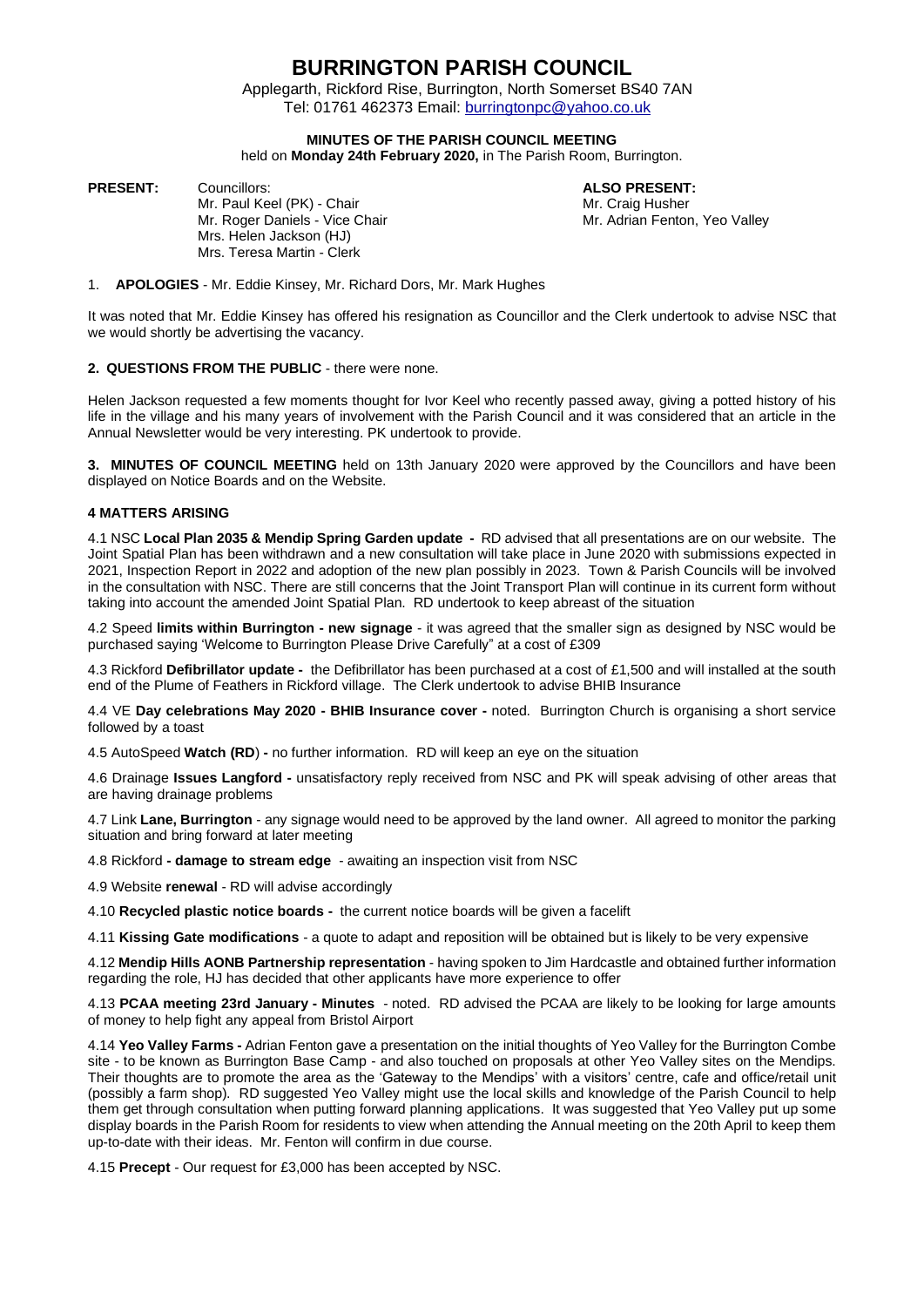## **BURRINGTON PARISH COUNCIL**

 Applegarth, Rickford Rise, Burrington, North Somerset BS40 7AN Tel: 01761 462373 Email: [burringtonpc@yahoo.co.uk](mailto:burringtonpc@yahoo.co.uk)

### **5. DISTRICT COUNCILLOR REPORT** - There was none.

**6. BROADBAND -** TrueSpeed have still not connected the Parish Room and a number of houses close by. The Clerk undertook to find out what is causing the delay.

7. **BURRINGTON COMBE PUBLIC CONVENIENCES** - a lighting problem has been sorted. Unsavoury visitors are using the facilities at night and the Clerk undertook to ask the Police to look into the situation.

**8. POLICE REPORT** - can be accessed online.

**9. NSC LIAISON OFFICER'S REPORT** - there was none. Mark Hughes advised that he is happy to help with any issues.

### **10. CORRESPONDENCE**

10.1 NSC **closure of Locking More Road 6-9March** - noted

10.2 Mendip **Local Plan Part II** - noted

10.3 Keynsham **Climate Change & Environmental Showcase -Sat 14th March** - Noted

10.4 NSC **Cycle Forum 26th Feb** - noted, nothing affecting our area

10.5 WPD **Annual Stakeholder Workshop 26th Feb - n**oted

10.6 NSC **Town & Parish Forum 12th Feb** - presentations are on the home page of our website

10.7 NSC **- MOD 22 Copthorne Lane, Wrington/Burrington -** noted, the application was declined

10.8 Royal **Garden Party representatives** - noted

10.9 NSC **Consultation on cycling & walking plan** - noted

10.10 **NSC Car Parking Review - Consultation -** the review is in Weston-Super-Mare and we will keep an eye on the situation. It was noted that the new metro route from Long Aston into Bristol is not user friendly as it takes too long to get to the City centre. RD advised that local bus timetables have been updated on our website

10.11 **Churchill & Langford Mini Bus Society update** - all agreed that we should make a donation of £100 to the mini bus society

10.12 Mendip **Hills Trees & Ash Dieback Seminar** - noted, this is mainly geared to land owners

10.13 **Dog excrement on The Ham** - noted

10.14 **Somerset Village of the Year** - Councillors to consider

#### **11. PLANNING APPLICATIONS**

**20/P/01231/AGA - Langford Green Farm, Bath Road** - Resurfacing existing hardcore farmyard area **-** no comments

**Updates**

- **Bristol Airport expansion** The recent planning application has been refused but no doubt there will be an appeal at some stage. RD will keep on top of developments and advise accordingly
- **Blagdon Water Gardens** still awaiting results on drainage. There have been no changes to existing proposals.

#### **12. JOINT SPATIAL PLAN & JOINT TRANSPORT PLAN** - covered under 4.1 above.

**13. BURIAL GROUND/CHURCHYARD -** the funeral of Mrs Cynthia Wade will take place on 6th March. The funeral of Mr. Ivor Keel took place in January and the wording for the memorial was agreed by Councillors Jackson & Daniels, the Chairman, Paul Keel, having declared an interest. A Grant of Exclusive Rights of Burial was signed for Mrs. Alison Robbie.

All agreed that a leaf blower for use in the burial ground, churchyard and bus shelters would be a useful item to have and a limit of £350 for purchase was set. HJ has offered to lend their blower for a trial period to establish which might be the most appropriate model to purchase.

**14. ACCOUNTS - RECEIPTS & PAYMENTS -** payment of the accounts shown on the following page were proposed by Roger Daniels and seconded by Helen Jackson. It was noted that the figures shown on the screen for the Clerk's salary and Tax were incorrect, the new figures being £440 and £110 respectively.

**15. DRAFT ANNUAL ACCOUNTS @ 31st January 2020** - were proposed as a true record by RD and seconded by HJ.